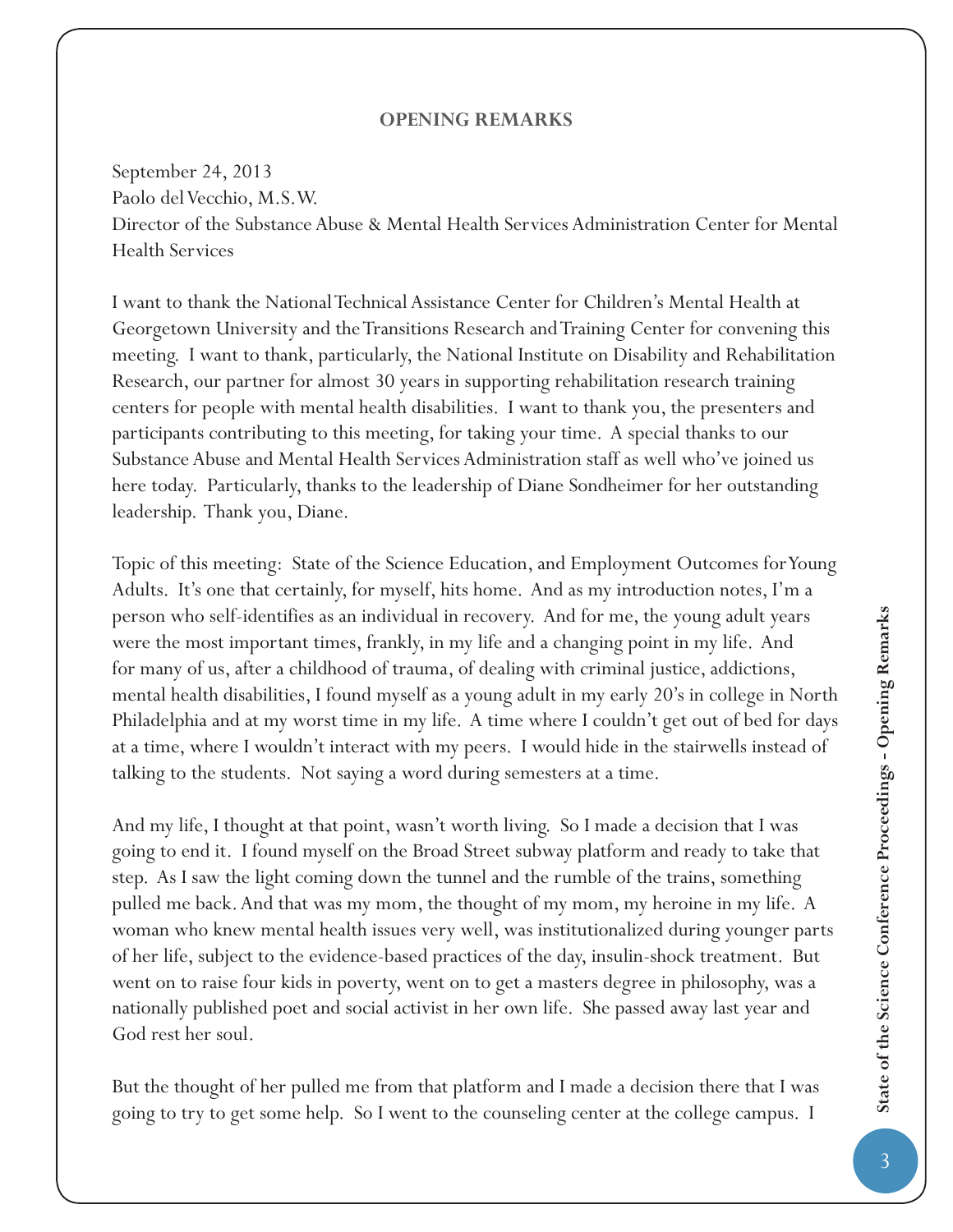told them what was going on. They said, "Come back in a month. We have an opening then." But what I found there changed my life and that was a sign on the door for a job and it was for a work study job of manning an information and referral phone for a local mental health group. And frankly, I found my calling. I found what employment brings to people, a purpose in life and a life of purpose.

And through that experience, I also found two other things. One is that I wasn't alone with what I was going through and being able to talk to folks in the community who were experiencing what I was. And then secondly, I found that by helping other people, you help yourself and that concept of what that does to your own self worth and self esteem. And I went on and dedicated my life back to working in mental health. I want to say, again, particularly, the importance of jobs, importance of family supports is crucial for young adults as it is for all of us.

Just to note a couple of data points here. As we know, for people with psychiatric disabilities, some of the lowest rates of employment of any disability group. Those who are employed earn an average of \$16,000 less per year than their counterparts who do not have a diagnosis. I've heard it said that empowerment is a good paycheck at the end of the week. And in our report here that you all have, again, just to note a couple other data points here about the importance of the topic. And you folks know this data very well, but again, 30% of young adults have a mental health problem in the past year. Two-and-a-half million have an issue so serious that it impacts their ability to function. Young people are more likely to experience homelessness, be arrested, drop out of school, be unemployed. The greatest disability within this age group is mental health disorders. Almost a quarter have experienced four or more types of potential traumatic events. Four or more, one quarter. Almost a half felt they did not have an adult to whom they could talk about important things. A tenth, one in ten experienced a period of homelessness, 16% neither in school or employed, 10% have made a suicide attempt. A quarter have been arrested, 12% with a serious substance abuse problem.

See, just a word or two again about employment, and that is that we have it backwards when it comes to psychiatric disabilities and employment in this country. We don't have to become less symptomatic before returning to work, that work reduces our symptoms. It provides that sense of purpose and belonging, gives us the opportunity to contribute, to share in goals.

Along this line, I also want to say that our work is even more difficult today than it was a week ago. Experiences of the navy yard shootings just downtown D.C. here, just a few miles from us. Obviously, last December as well with the horrible shootings in Newtown,